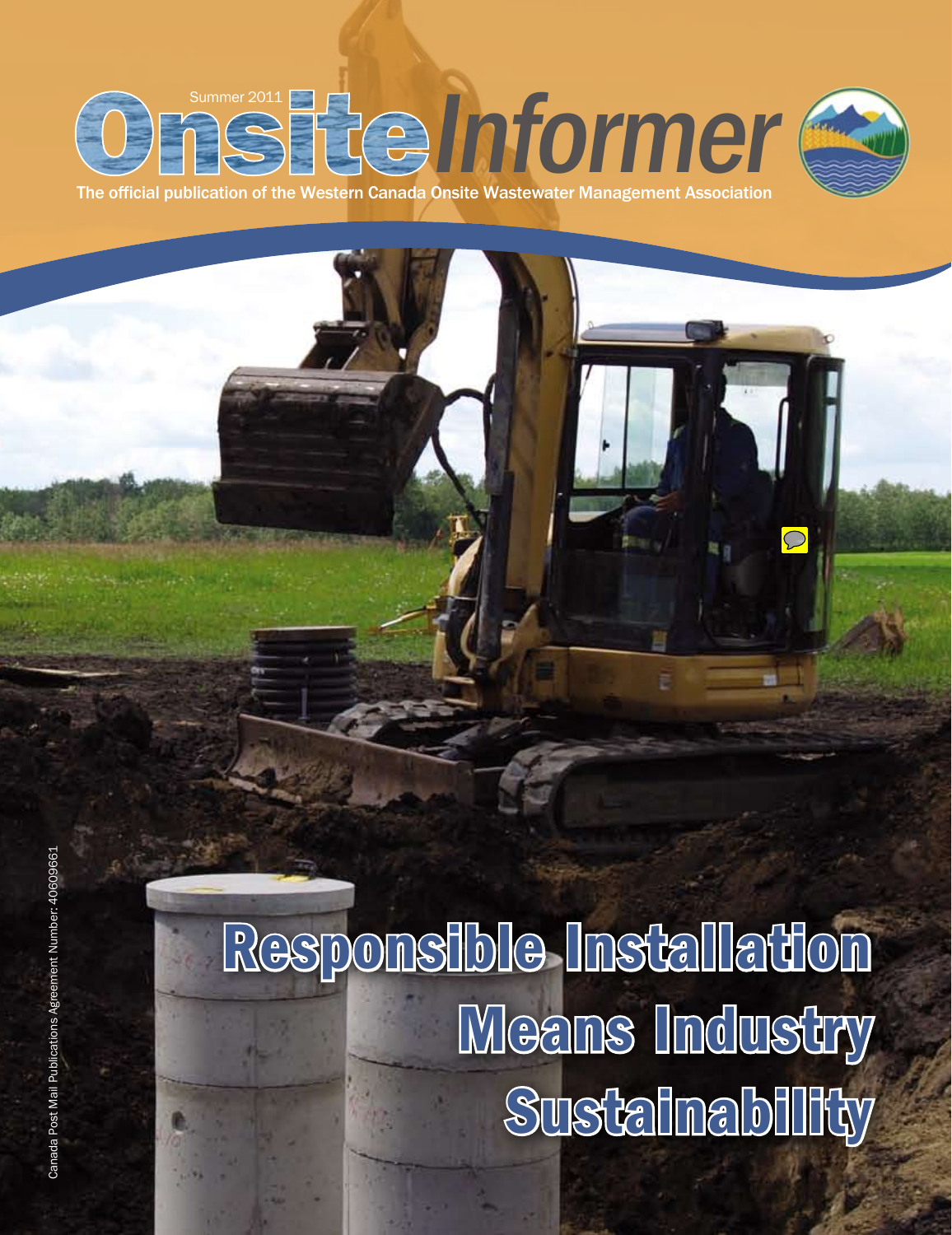

Summer 2011

#### Printed for: WCOWMA

18303-60th Avenue Edmonton, AB T6M 1T7 Tel: (780) 489-7471 Fax: (780) 486-7414 info@wcowma.com

#### Published By:

Matrix Group Publishing Inc. Publications Agreement Number: 40609661 Return undeliverable Canadian addresses to: 52 Donald Street, Suite 300 Winnipeg, MB Canada R3C 1L6 Toll Free: 866-999-1299 Toll Free Fax: 866-244-2544 www.matrixgroupinc.net

President & CEO: Jack Andress

Senior Publisher: Maurice LaBorde *mlaborde@matrixgroupinc.net*

Editor-in-Chief: Shannon Savory *ssavory@matrixgroupinc.net*

Editors: Karen Kornelsen *kkornelsen@matrixgroupinc.net* Alexandra Walld

Finance/Accounting & Administration: Shoshana Weinburg, Pat Andress, Nathan

Redekop *accounting@matrixgroupinc.net*

Director or Marketing & Distribution: Shoshana Weinburg

Sales Manager–Winnipeg: Neil Gottfred

Sales Manager–Hamilton: Jessica Potter

Matrix Group Publishing Inc. Account Executives:

Albert Brydges, Rick Kuzie, Miles Meagher, Ken Percival, Peter Schulz, Benjamin Schutt, Rob Choi, Brian Davey, Jim Hamilton, Chantal Duchaine, Gary Nagy, Brian Macintyre, Jamie Steward, Colleen Bell, Cole Williams, Trish Bird, Declan O'Donovan

Layout & Design:

Cody Chomiak

#### Advertising Design: James Robinson

©2011 Matrix Group Publishing Inc. All rights reserved. Contents may not be reproduced by any means, in whole or in part, without the prior written consent of the publisher. Opinions expressed in this publication are not necessarily those of Matrix Group Publishing Inc.

## Contents

#### MESSAGE

5 A Message from the WCOWMA Executive Director

#### FEATURES

- 8 Maintaining and Troubleshooting Advanced Onsite Systems: Git 'er Done!
- 10 Soil Characteristics-Demystifying Dirt

#### NEWS AND VIEWS

- 14 Member News and Announcements
- What's Going on in Western Canada
	- 15 British Columbia
	- 15 Alberta
	- 17 Saskatchewan
	- 18 Manitoba
- 19 OOWA News

#### ABOUT WCOWMA

- 20 WCOWMA Member Benefits **Summary**
- 21 Member Application / Renewal

#### 22 BUYER'S GUIDE







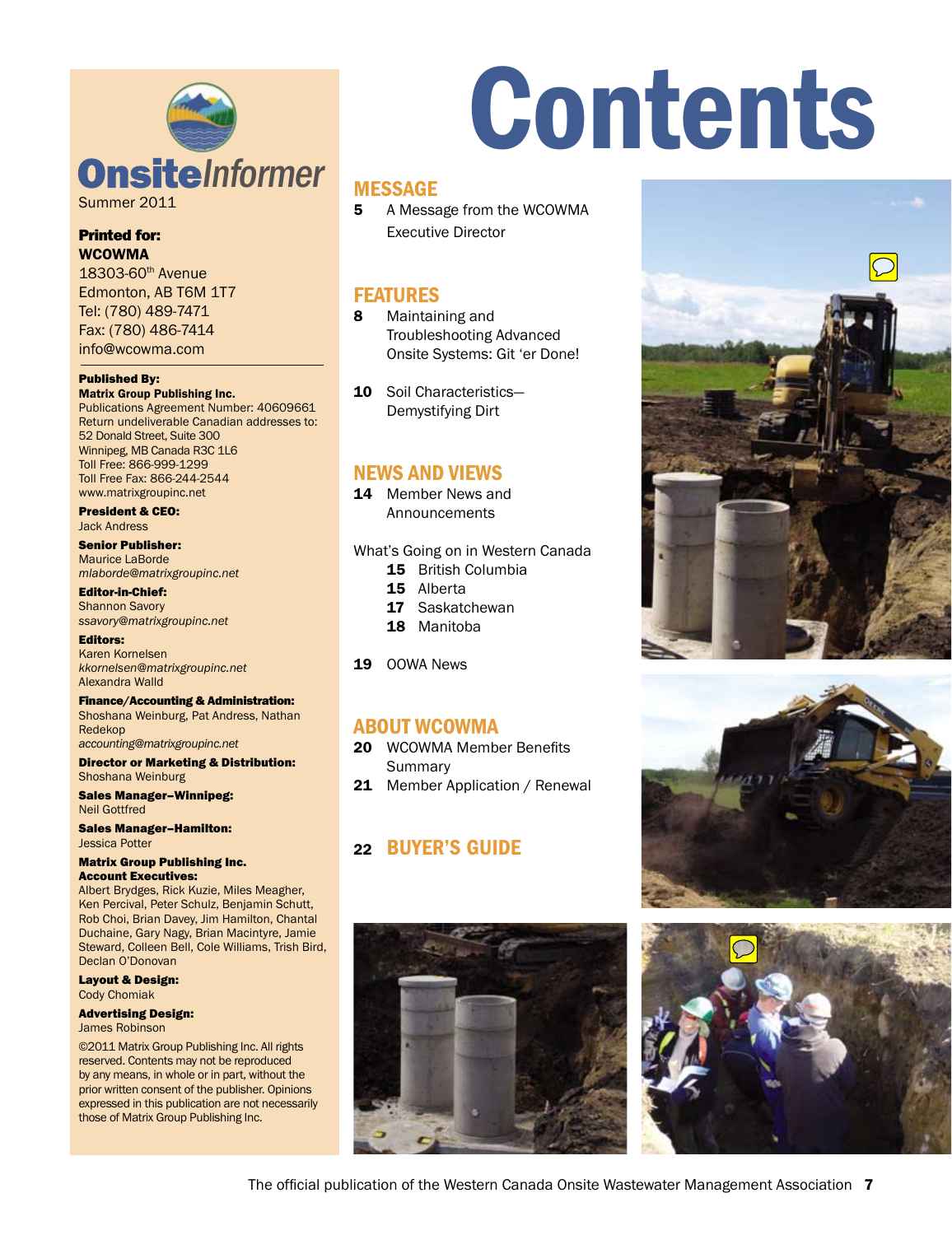### Maintaining and Troubleshooting Advanced Onsite Systems: Git 'er Done!

*This is part 2 of a 3-part series. Part 1 was presented in the Winter 2010-2011 issue of Onsite Informer.* 

*By T.R. Bounds, Grant Denn, N. Tristian Bounds*

#### Basic troubleshooting and diagnostic tips

When sampling or other indicators suggest a problem with system performance, here are some useful avenues of investigation with which every service provider should be familiar.

Verify flows and loading rates: Influent loading rates higher than those shown in Table 2 will result in higher effluent BOD<sub>c</sub> and TSS (and require greater cleaning frequencies). Service providers should investigate the cause for high flows; leaking fixtures are a common culprit.

Verify wastewater characteristics: Verifying wastewater strength is necessary because it's quite common to see huge variations in strength between similar facilities with similar flows, because of the differences in user practices. Typical wastewater characteristics can be found in Table 2 and in Crites and Tchobanoglous 1998. With higher influent strengths, maintenance may increase, although with a diligent service and monitoring program, performance is not expected to suffer. As waste strengths approach extremely high levels, however, *changes in user practices will need to be made or else additional process steps will need to be implemented*, such as pretreatment for high-strength waste from restaurants or food processing facilities.

Document usage of household chemicals: A wide variety of detergents, disinfectants, and other household cleaning compounds are discharged into the wastewater stream daily. Under normal usage, these compounds are diluted and don't generally retard septic tank performance. A study (Gross, 1987) was conducted at the University of Arkansas at Little Rock Graduate Institute of Technology. The study investigated quantities of specific household chemicals that caused destruction or degradation of septic tank



performance. The study also monitored the rate of microbial recovery following the excessive chemical overloads and concluded that natural recovery periods typically range between 30 and 60 hours, without the aid of any special additive. Service providers need to ensure that users are informed about the impact of household chemicals on their septic systems and are encouraged to practice care in this regard.

Determine if low-flow fixtures are affecting performance: Low-flow fixtures tend to reduce the hydraulic load to the system, as well as the benefits of dilution, which cause elevation of wastewater constituents (i.e., higher concentrations of BOD<sub>5</sub>, TSS, TKN, etc.).

Assess integrity of system components: The quality of materials used is critical to the successful operation of any equipment, and onsite wastewater systems are no exception. Service providers must be alert to the differences in controls, motors, pumps, etc., as well as critical subcomponent details, like impeller quality and resistance to wear and tear. Poor quality products result in unnecessary service calls and component replacements, thus increasing long-term costs. Proper equipment selection will extend the time between service calls and will result in lower operation and maintenance costs.

Corrosion is a condition that is inherent to any wastewater application and, because of their designs, onsite and pressure sewer



systems tend to enhance corrosive conditions. Attack from this environment may destroy a component or impair its performance; therefore, selecting equipment constructed of corrosion-resistant materials improves system performance. For example, highstrength plastics and stainless materials are more inert to wastewater degradation than bronze, and bronze is more inert than brass, and brass is more inert than cast metals.

Be sure to regularly exercise all valves. (And also make sure the valves are back in their proper positions before leaving the site.)

Relation between liquid levels and filter cleaning: Generally, when the liquid level difference between the inside and outside of the vault is two inches or more, that's a sign that the in-tank filter or screen may need to be cleaned. (That relationship should fall within the typical inlet and outlet liquid level differential.) However, you may need to check with the manufacturer of the filter. If the tank's filter can't be checked, you should consider replacing the filter with one that can be.

Filters will occasionally clog, but when that happens it is viewed as a success rather than a failure, because the filter is keeping excessive solids from discharging into the dispersal system. There are some unusual problems that will cause premature clogging, like excessive sludge or scum accumulation, high infiltration or inflow rates, high water usage, leaky tanks that allow the scum